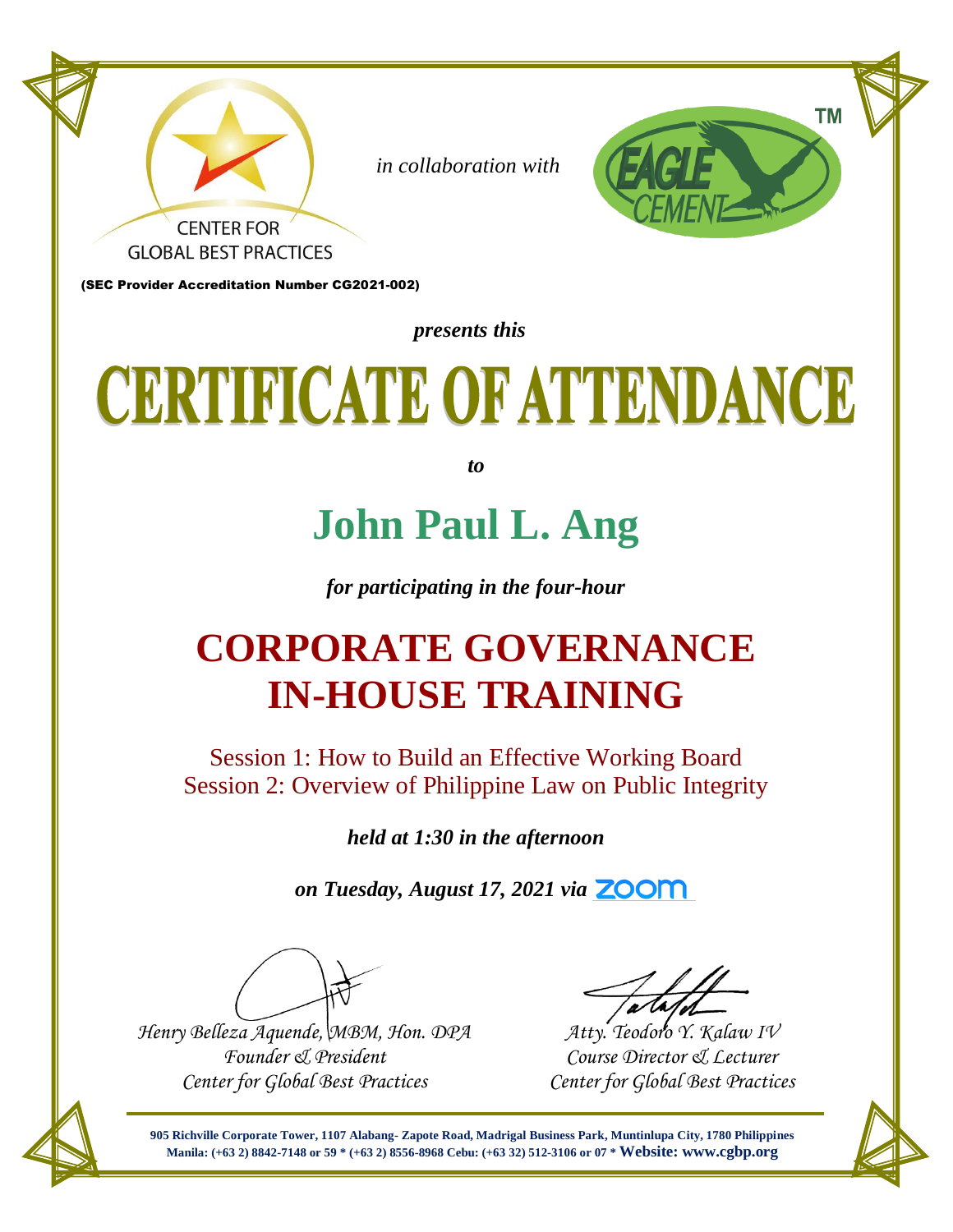

# CERTIFICATE OF ATTENDANCE

*to*

### **Manny C. Teng**

*for participating in the four-hour* 

#### **CORPORATE GOVERNANCE IN-HOUSE TRAINING**

Session 1: How to Build an Effective Working Board Session 2: Overview of Philippine Law on Public Integrity

*held at 1:30 in the afternoon*

*on Tuesday, August 17, 2021 via ZOOM*

*Henry Belleza Aquende, MBM, Hon. DPA Founder & President Center for Global Best Practices*

*Atty. Teodoro Y. Kalaw IV Course Director & Lecturer Center for Global Best Practices*

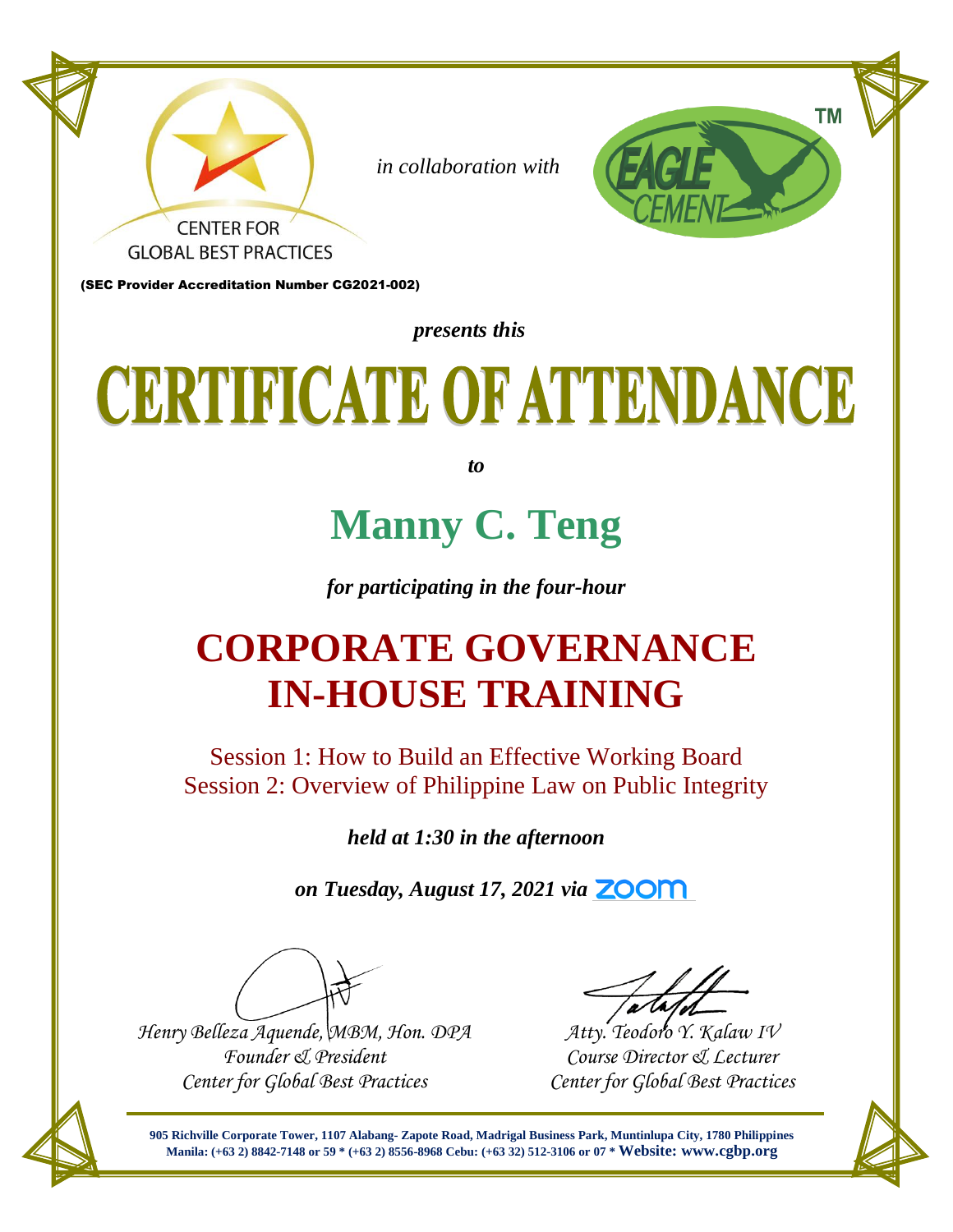

# CERTIFICATE OF ATTENDANCE

*to*

### **Monica L. Ang-Mercado**

*for participating in the four-hour* 

#### **CORPORATE GOVERNANCE IN-HOUSE TRAINING**

Session 1: How to Build an Effective Working Board Session 2: Overview of Philippine Law on Public Integrity

*held at 1:30 in the afternoon*

*on Tuesday, August 17, 2021 via ZOOM*

*Henry Belleza Aquende, MBM, Hon. DPA Founder & President Center for Global Best Practices*

*Atty. Teodoro Y. Kalaw IV Course Director & Lecturer Center for Global Best Practices*

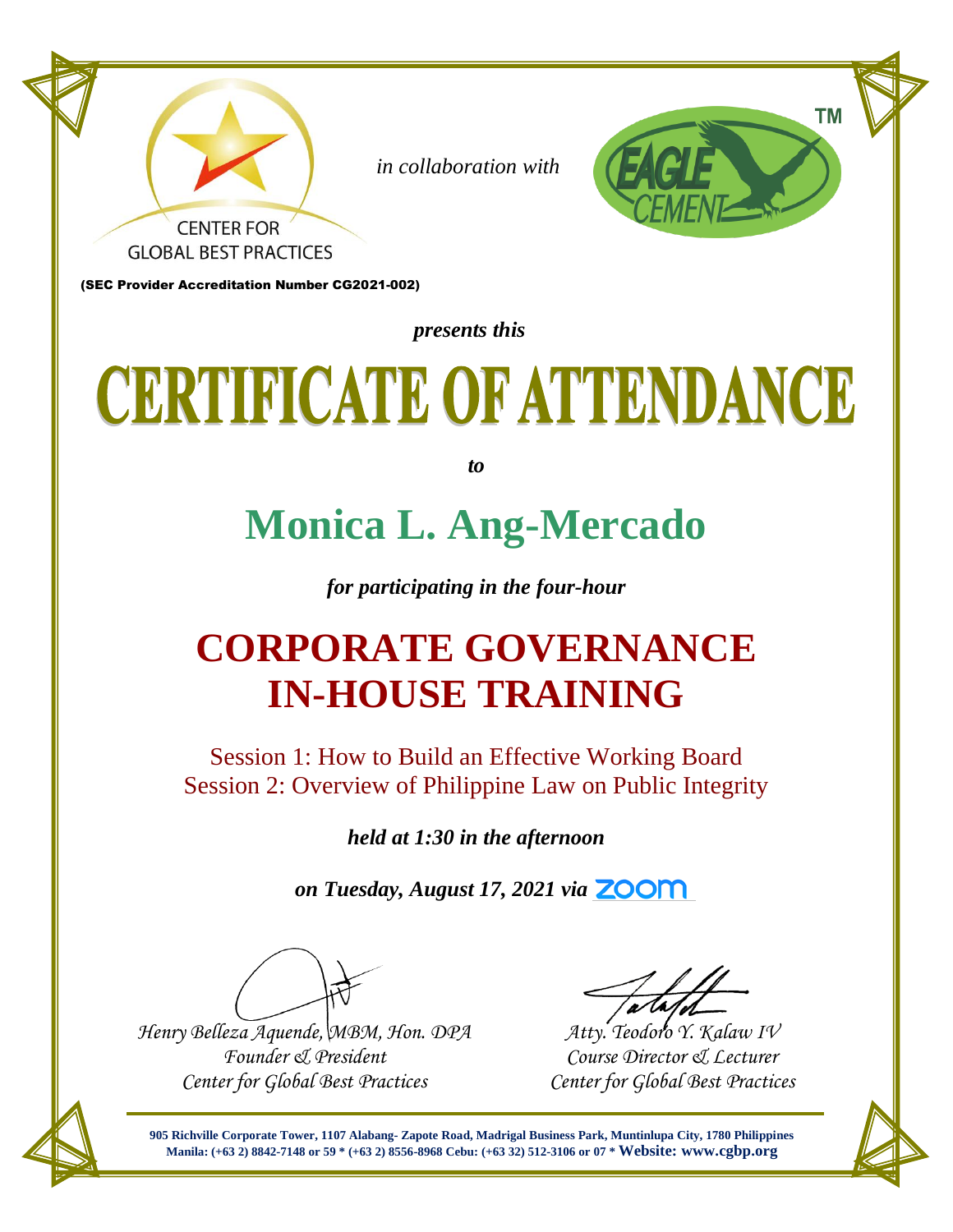

# CERTIFICATE OF ATTENDANCE

*to*

### **Manuel P. Daway**

*for participating in the four-hour* 

#### **CORPORATE GOVERNANCE IN-HOUSE TRAINING**

Session 1: How to Build an Effective Working Board Session 2: Overview of Philippine Law on Public Integrity

*held at 1:30 in the afternoon*

*on Tuesday, August 17, 2021 via ZOOM*

*Henry Belleza Aquende, MBM, Hon. DPA Founder & President Center for Global Best Practices*

*Atty. Teodoro Y. Kalaw IV Course Director & Lecturer Center for Global Best Practices*

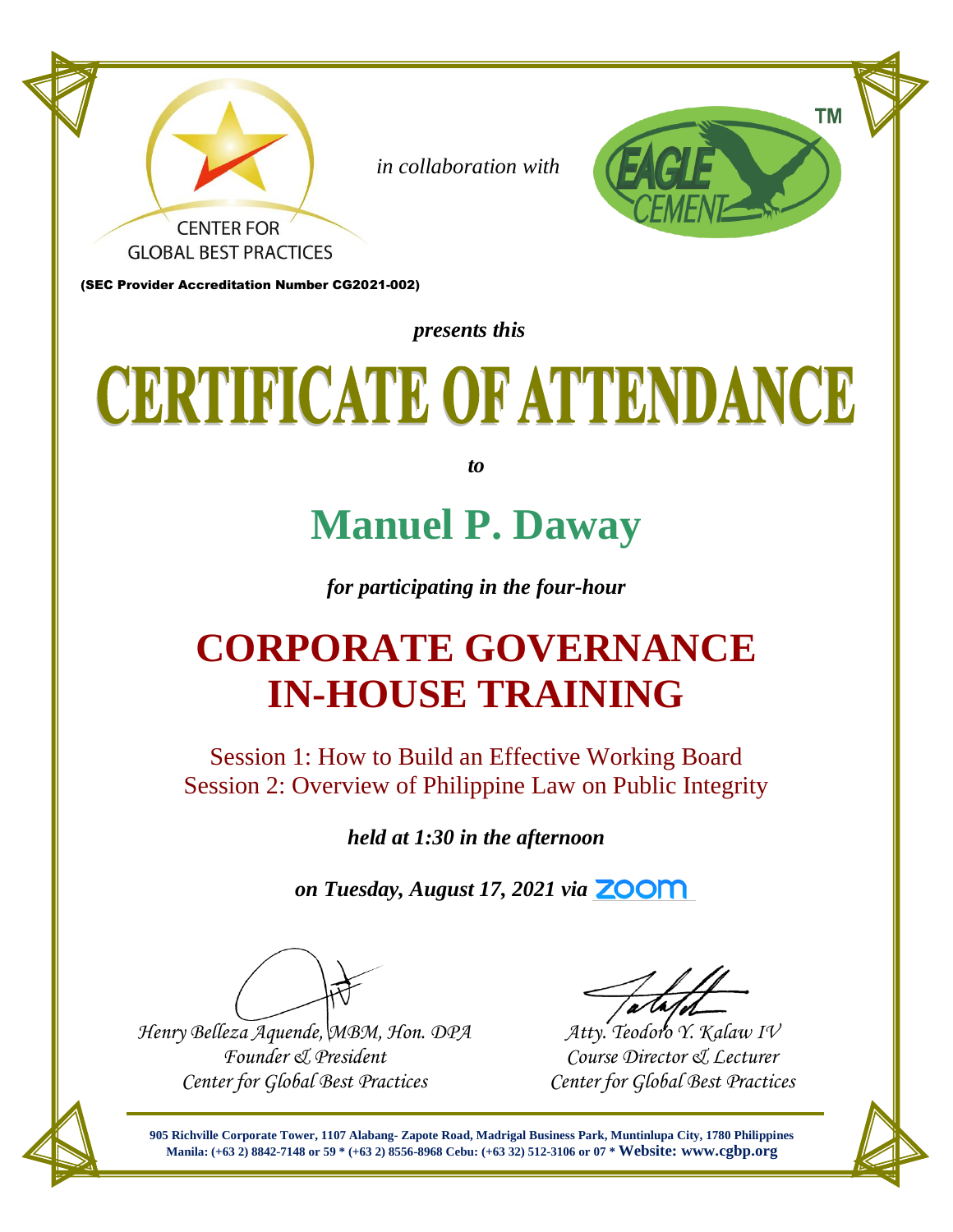

# CERTIFICATE OF ATTENDANCE

*to*

#### **Marlon P. Javarro**

*for participating in the four-hour* 

#### **CORPORATE GOVERNANCE IN-HOUSE TRAINING**

Session 1: How to Build an Effective Working Board Session 2: Overview of Philippine Law on Public Integrity

*held at 1:30 in the afternoon*

*on Tuesday, August 17, 2021 via ZOOM*

*Henry Belleza Aquende, MBM, Hon. DPA Founder & President Center for Global Best Practices*

*Atty. Teodoro Y. Kalaw IV Course Director & Lecturer Center for Global Best Practices*

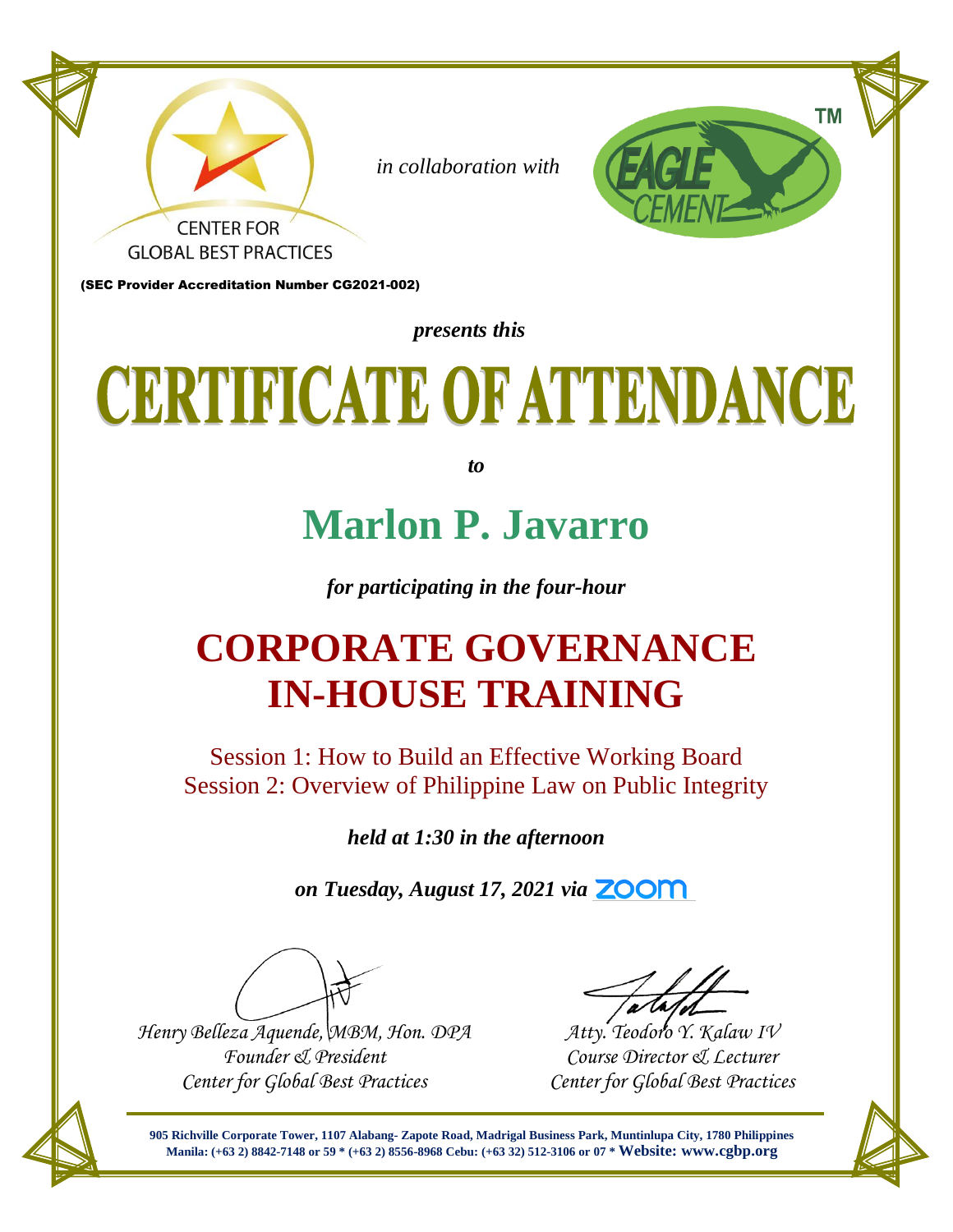

### CERTIFICATE OF ATTENDANCE

*to*

#### **Atty. Fabiola B. Villa**

*for participating in the four-hour* 

#### **CORPORATE GOVERNANCE IN-HOUSE TRAINING**

Session 1: How to Build an Effective Working Board Session 2: Overview of Philippine Law on Public Integrity

*held at 1:30 in the afternoon*

*on Tuesday, August 17, 2021 via ZOOM*

*Henry Belleza Aquende, MBM, Hon. DPA Founder & President Center for Global Best Practices*

*Atty. Teodoro Y. Kalaw IV Course Director & Lecturer Center for Global Best Practices*